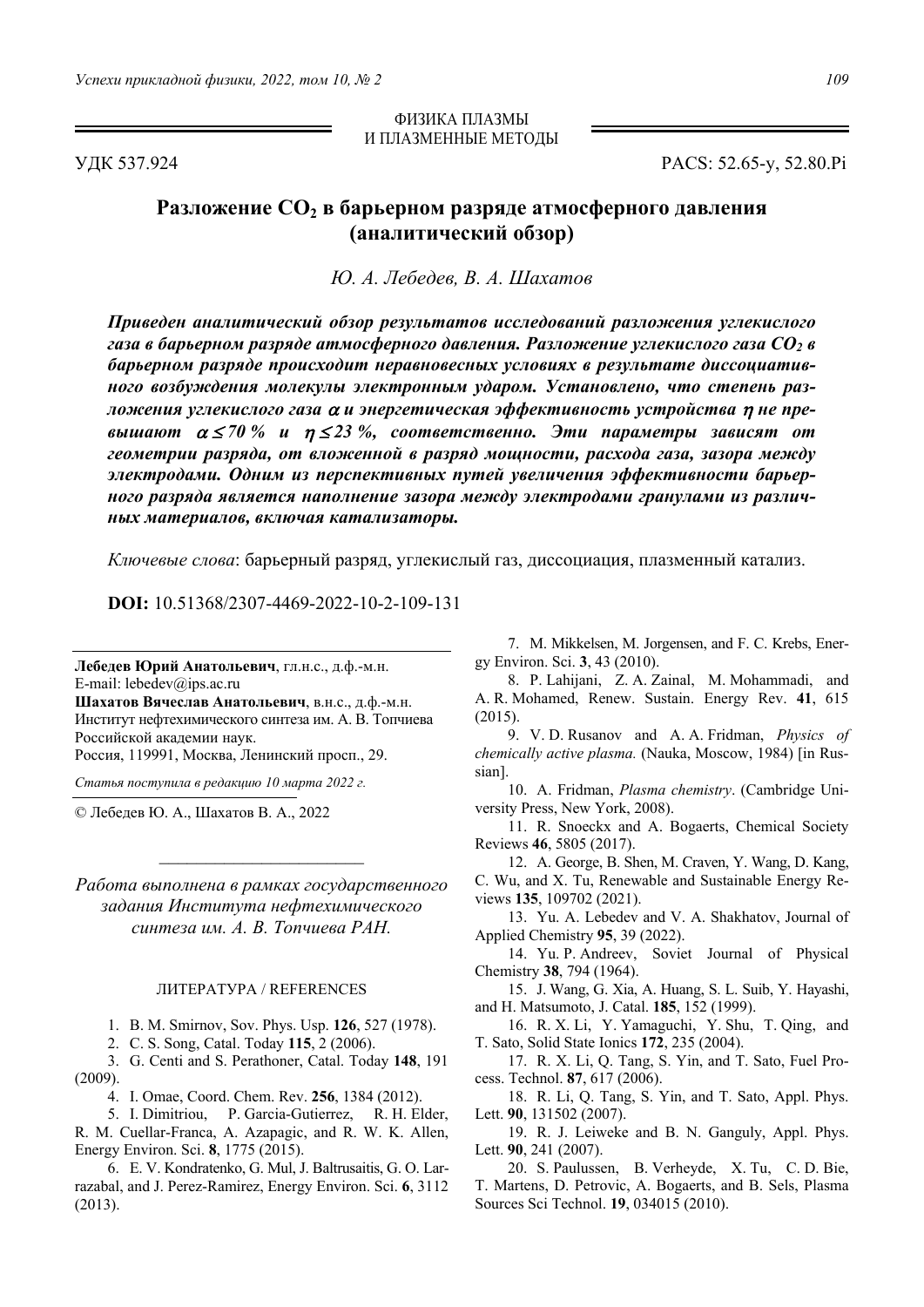21. Y. Tagawa, S. Mori, M. Suzuki, I. Yamanaka, T. Obara, J. Ryu, and Y. Kato, Kagaku Kogaku Ronbunshu **37**, 114 (2011).

- 22. Q. Yu, M. Kong, T. Liu, J. Fei, and X. Zheng, Plasma Chem. Plasma Process. **32**, 153 (2012).
- 23. S. Wang, Y. Zhang, X. Liu, and X. Wang, Plasma Chem. Plasma Process. **32**, 979 (2012).

24. R. Aerts, T. Martens, and A. Bogaerts, J. Phys. Chem. C **116**, 23257 (2012).

- 25. A. Michelmore, D. A. Steele, J. D. Whittle, J. W. Bradley, and R. D. Short, RSC Adv. **3**, 13540 (2013).
- 26. F. Brehmer, S. Welzel, R. M. C. M. Van De Sanden, and R. Engeln, J. Appl. Phys. **116**, 123303 (2014).
- 27. M. A. Lindon and E. E. Scime, Front. Phys. **2**, 1 (2014).
- 28. D. Mei, X. Zhu, Y.-L. He, J. D. Yan, and X. Tu, Plasma Sources Sci. Technol. **24**, 15011 (2014).
- 29. T. Kozak and A. Bogaerts, Plasma Sources Sci. Technol. **23**, 045004 (2014).

30. R. Aerts, W. Somers, A. Bogaerts, ChemSusChem. **8**. 702 (2015).

- 31. M. Ramakers, I. Michielsen, R. Aerts, V. Meynen, and A. Bogaerts, Plasma Process Polym. **12**, 755 (2015).
- 32. X. Duan, Z. Hu, Y. Li, and B. Wang, AlChE **61**, 898 (2015).

33. K. Van Laer and A. Bogaerts, Energy Technol. **3**, 1038 (2015).

- 34. X. Duan, Y. Li, W. Ge, and B. Wang, Greenhouse Gases: Sci. Technol. **5**, 131 (2015).
- 35. R. Snoeckx, Y. X. Zeng, X. Tu, and A. Bogaerts, RSC Adv. **5**, 29799 (2015).

36. D. H. Mei, X. B. Zhu, Y. L. He, J. D. Yan, and X. Tu, Plasma Sources Sci. Technol. **24**, 015011 (2015).

37. R. Snoeckx, S. Heijkers, K. V. Wesenbeeck, S. Lenaerts, and A. Bogaerts, Energy Environ. Sci. **9**, 999 (2016).

- 38. M. Schiorlin, R. Klink, and R. Brandenburg, Eur. Phys. J.: Appl. Phys. **75**, 1 (2016).
- 39. I. Belov, S. Paulussen, and A. Bogaerts, Plasma Sources Sci. Technol. **25**, 15023 (2016).

40. T. Butterworth, R. Elder, and R. Allen, Chem. Eng. J. **293**, 55 (2016).

41. S. Ponduri, M. M. Becker, S. Welzel, M. C. M. Van

De Sanden, D. Loffhagen, and R. Engeln, J. Appl. Phys. **119**, 093301 (2016).

42. A. Bogaerts, C. De Bie, R. Snoeckx, and T. Kozak, Plasma Processes Polym. **14**, e201600070 (2016).

43. M. Grofulovic, L. L. Alves, and V. Guerra, J. Phys. D: Appl. Phys. **49**, 395207 (2016).

44. A. Bogaerts, W. Wang, A. Berthelot, and V. Guerra, Plasma Sources Sci. Technol. **25**, 55016 (2016).

45. D. Mei, X. Zhu, C. Wu, B. Ashford, P. T. Williams, and X. Tu, Appl. Catal. B Environ. **182**, 525 (2016).

46. A. Ozkan, T. Dufour, T. Silva, N. Britun, R. Snyders, A. Bogaerts, et al., Plasma Sources Sci. Technol. **25**, 025013 (2016).

47. A. Ozkan, A. Bogaerts, and F. Reniers, J. Phys. D: Appl. Phys. **50**, 84004 (2017).

48. I. Michielsen, Y. Uytdenhouwen, J. Pype, B. Michielsen, J. Mertens, F. Reniers, V. Meynen, and A. Bogaerts, Chem. Eng. J. **326**, 477 (2017).

49. A. Bogaerts, A. Berthelot, S. Heijkers, St. Kolev,

R. Snoeckx, S. Sun, G. Trenchev, K. Van Laer, and W. Wang, Plasma Sources Sci. Technol. **26**, 063001 (2017).

50. P. Koelman, S. Heijkers, S. T. Mousavi, W. Graef, D. Mihailova, T. Kozak, A. Bogaerts, and J. van Dijk, Plasma Processes Polym. **14**, 1600155 (2017).

51. D. Mei and X. Tu, J. of  $CO<sub>2</sub>$  Utilization 19, 68 (2017).

52. D. Mei and X. Tu, Chem. Phys. Chem. **18**, 3253 (2017).

53. K. Zhang, G. R. Zhang, X. T. Liu, A. N. Phan, and K. Luo, Ind. Eng. Chem. Res. **56**, 3204 (2017).

54. S. J. Xu, J. C. Whitehead, and P. A. Martin, Chem. Eng. J. **327**, 764 (2017).

55. P. Chen, J. Shen, T. Ran, T. Yang, and Y. Yin, Plasma Sci. Technol. **19**, 125505 (2017).

56. N. Lu, D. Sun, C. Zhang, N. Jiang, K. Shang, X. Bao, et al., J. Phys. D Appl. Phys. **51**, 094001 (2018).

57. S. J. Xu, P. Khalaf, P. A. Martin, and J. C. Whitehead, Plasma Sources Sci. Technol. **27**, 075009 (2018).

58. B. Ashford, Y. Wang, C.-K. Poh, L. Chen, and X. Tu, Appl. Catal. B Environ **276**, 119110 (2020).

59. K. Zhang and A. P. Harvey, Chemical Engineering Journal **405**, 126625 (2021).

60. V. G. Samoilovich, V. I. Gibalov, and K. V. Kozlov, *Physical chemistry of barrier discharge.* (Publishing House of Moscow State University, Moscow, 1989).

61. B. Eliasson and U. Kogelschatz, Plasmas IEEE

Trans. Plasma Sci. **19**, 309 (1991).

62. B. Eliasson, W. Egli, and U. Kogelschatz, Pure Appl. Chem. **66**, U1766 (1994).

63. U. Kogelschatz, Plasma Chem. Plasma Process. **23**, 1 (2003).

64. J. J. Lowke, A. V. Phelps, and B. W. Irwin, J. Appl. Phys. **44**, 4664 (1973).

65. T. G. Beuthe and J. S. Chang, Japan. J. Appl. Phys. **36**, 4997 (1997).

66. Yu. A. Lebedev and V. A. Shakhatov, High Energy Chemistry **55**, 419 (2021).

67. Yu. A. Lebedev and V. A. Shakhatov, Advances of Applied Physics **9**, 365 (2021) [in Russian].

68. H. L. Chen, H. M. Lee, S. H. Chen, and M. B. Chang, Ind. Eng. Chem. Res. **47**, 2122 (2008).

69. G. J. M. Haelaar and L. C. Pitchford, Plasma Sources Sci. Technol. **14**, 722 (2005).

70. X. Tu, H. J. Gallon, M. V. Twigg, P. A. Gorry, and J. C. Whitehead, J. Phys. D Appl. Phys. **44**, 274007 (2011).

71. S. Y. Liu, D. H. Mei, Z. Shen, and X. Tu, J. Phys. Chem. C **118**, 10686 (2014).

72. A. Meiners, M. Leck, and B. Abel, Rev. Sci. Instrum. **81**, 113507 (2010).

73. B. W. Wang, W. J. Yan, W. J. Ge, and X. F. Duan, J. Energy Chem. **22**, 876 (2013).

74. A. Indarto, D. R. Yang, J. W. Choi, H. Lee, and H. K. Song, J. Hazard. Mater. **146**, 309 (2007).

75. A. Ozkan, T. Dufour, A. Bogaerts, and F. Reniers, Plasma Sources Sci. Technol. **25**, 045016 (2016).

76. D. H. Mei, Y.-L. He, S. Y. Liu, J. D. Yan, and X. Tu, Plasma Process. Polym. **13**, 544 (2016).

77. W. Xu, M. W. Li, G. H. Xu, and Y. L. Tian, Jpn. J. Appl. Phys. **43**, 8310 (2004).

78. S. Li, J-P. Lim, J. G. Kang, and H. S. Uhm, Phys. Plasmas **13**, 093503 (2006).